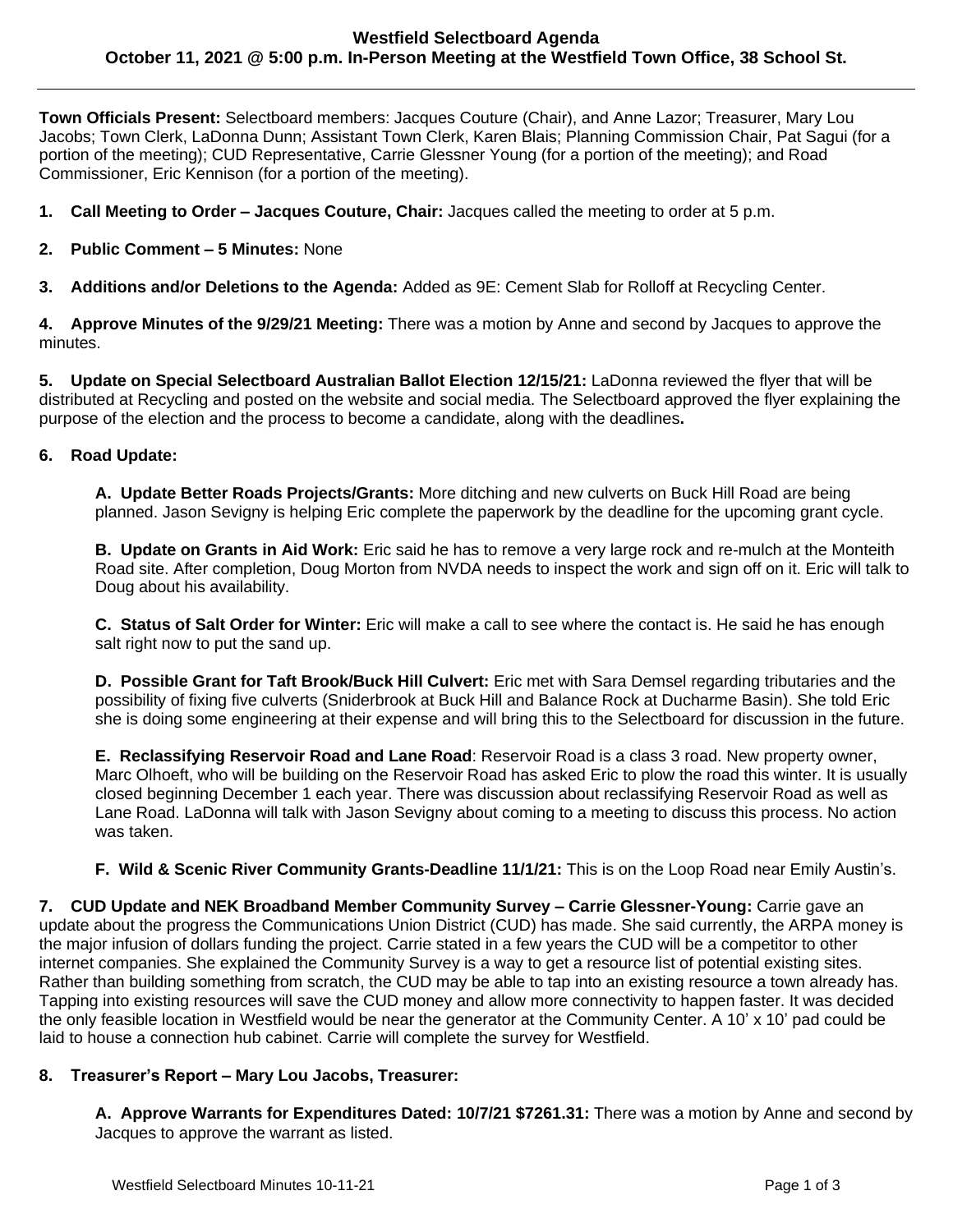# **B. Review Budget Status Report, Checking Account Balance & Investment Accounts:**

- The 9/30/21 Community National Bank General Fund checking account balance was \$662,090.83. Also at Community National Bank: Restoration Fund savings \$6,480.98; Grader Fund CD \$7,534.03; Reappraisal Fund CD \$5,022.69; Unexpected Expense CD \$10,045.37; and Good Neighbor Fund CD \$31,872.08.
- North Country Federal Credit Union Investment Accounts: Reappraisal CD \$4,474.94; debit account and savings \$415.49.
- Edward Jones Investment accounts total: \$167,807.13 (a decrease from the August total \$168,330.62)

# **9. Recycling Update:**

**A. Update on Applicants for Recycling Center Attendant & Make Schedule for Oct. & Nov.:** The Selectboard had hoped there would be multiple applicants so a team approach could be taken by hiring a few people to alternate weeks. People seem reluctant to commit to Saturdays especially with the cold months upon us. It was decided to alternate weeks between Jacques, Anne and LaDonna until permanent workers can be hired. Whoever is working will be responsible to find their own helper for that week.

## **B. Update on Town of Troy Tire Pickup & Discontinuance of Accepting Tires from Commercial**

**Businesses:** Jacques reported the Town of Troy has decided to postpone the tire pickup until Spring 2022. Jacques said the cost to dispose of tires at the Northeast Kingdom Waste Management District is going from \$130/ton to \$180/ton. There was a discussion about commercial auto repair businesses bringing their tires to the Recycling Center. They charge to take those tires from their clients and at a much greater fee than the Town charges. Accepting tires is an expense for the Town. There was discussion about keeping the tire cost as close to the Towns expense as possible, so people will pay to bring their tires rather than dumping them on the roadside. After considerable discussion, there was a motion by Jacques and second by Anne to no longer accept tires from commercial establishments. LaDonna will make signs for recycling and post the new policy on the website and also on Facebook alerting people of this change.

**C. Status of Cameras:** The cameras are operational. Recycling workers need to be trained on how to playback the feed. The Selectboard and Town Clerk will also sit in when D & D does the training.

**D. Request from NEKWMD to Plant Tree in Honor of Yves Daigle:** Postponing until the spring was discussed. Jacques will discuss with Paul Tomasi at NEKWMD. It was decided to plant the tree near the sign at the Town Office.

**E. Cement Slab for Rolloff:** The revised quote from Richard McAllister Concrete was reviewed in the amount of \$7,100 (see attached quote). Anne said we may need to get a compactor eventually. The site work will be completed on 10/12/21 by Eric Kennison and the cement work will be completed the same week. There was a motion by Anne and second by Jacques to accept the revised quote of \$7,100 from Richard McAllister Concrete.

### **10. Sheriff's Report for August & September:**

- August: Two fines totaling \$286 with no arrests and 11 total hours.
- September: One fine totaling \$220 with no arrests and 9.75 total hours.

### **11. Cemetery Plots:**

**A. Sign Quit-Claim Deed for Farney Plots (7) Sold at North Hill Cemetery:** Signed. The Clerk will record in the land records. Cornerstones have been ordered and will be placed in the cemetery before winter.

**B. Sign Quit-Claim Deed for Flint/Wilson Plot (1) Sold at North Hill Cemetery:** Signed. The Clerk will record in the land records. Cornerstones have been ordered and will be placed in the cemetery before winter.

**12. ARPA Funding-Suggestions for Uses:** LaDonna will look on VLCT's website to see if there is a form that can be filled out by those requesting a portion of the ARPA funds. Pat Sagui said the Planning Commission was considering if there would be more density with development and how that would impact water and sewer capacities in the Village. The Planning Commission wondered if the Selectboard/Town should have a conversation with the Troy Selectboard about joining the Troy Sewer District. They also feel this is important to explore because most of the private sewer systems in the Village Zoning District are the original systems and, in the years to come could become faulty. They wondered if this communication should be Selectboard to Selectboard or come from the Planning Commission. Jacques thought, if it was